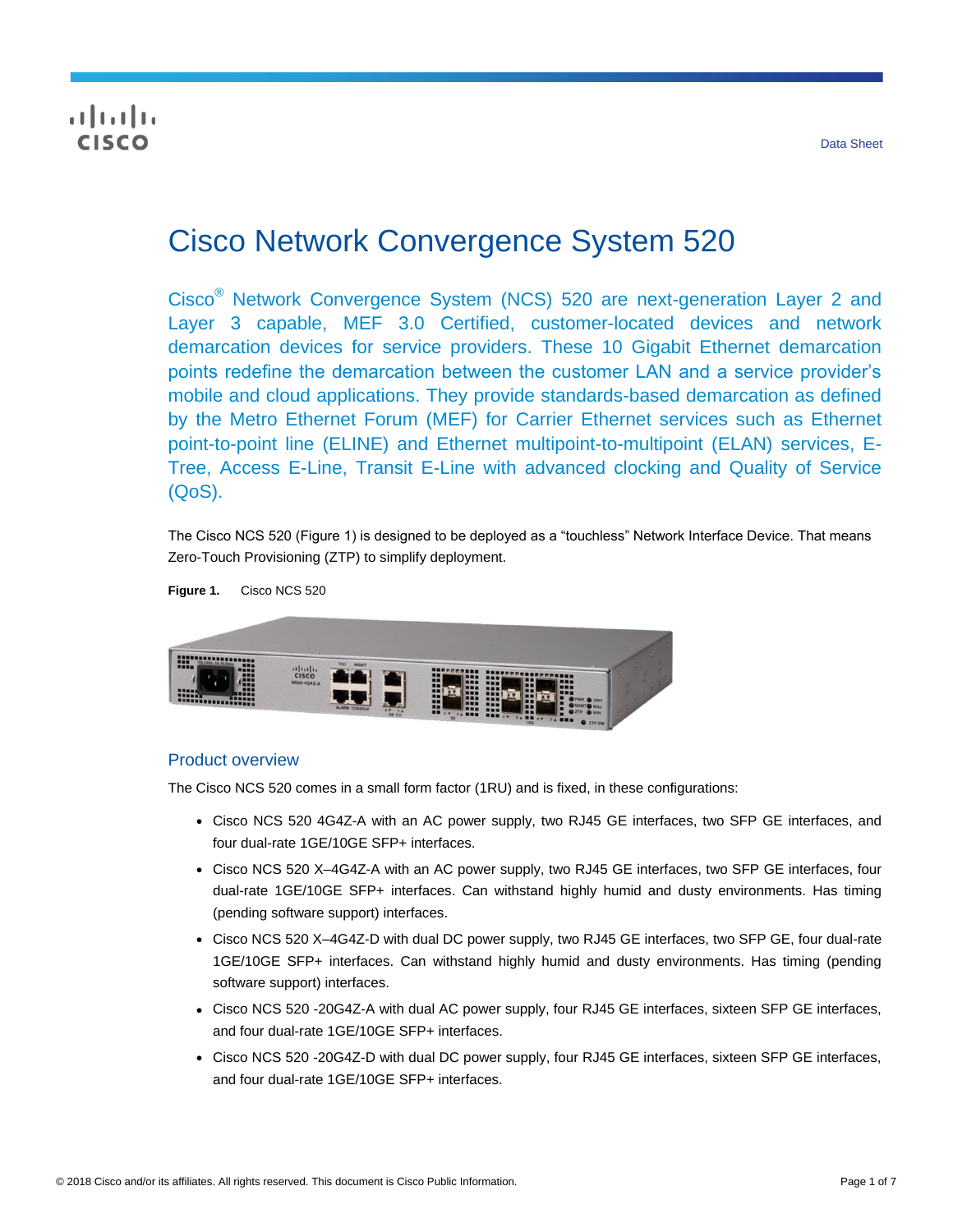- Cisco NCS 520 X-20G4Z-A with dual AC power supply, four RJ45 GE interfaces, sixteen SFP GE interfaces, four dual-rate 1GE/10GE SFP+ interfaces. Can withstand highly humid and dusty environments. Has timing (pending software support) interfaces.
- Cisco NCS 520 X–20G4Z-D with dual DC power supply, four RJ45 GE interfaces, sixteen SFP GE, four dual-rate 1GE/10GE SFP+ interfaces. Can withstand highly humid and dusty environments. Has timing (pending software support) interfaces.

Designed for Ethernet demarcation and carrier Ethernet access, the Cisco NCS 520's differentiating features include:

- Robust device security with features such as TrustAnchor module, secure JTAG, runtime defenses
- Line-rate performance for all Layer 2 interfaces
- Built on a carrier Ethernet Application-Specific Integrated Circuit (ASIC) with critical functions in hardware
- EVC architecture and QoS model as per MEF standards
- Extended operating temperatures
- Dense small form factor: 1RU with 9 in. depth
- Redundant power options

#### Features and benefits

#### **Pay-as-you-grow investment model**

The Return on Investment (ROI) on an access element is heavily influenced by its location in the network and proximity to customers. The ability to deploy the Cisco NCS 520 and later activate features on demand delivers investment protection. This protection allows flexibility for deploying timing (To be developed), 10 GE services, and boosting service capacity.

#### **ZTP**

ZTP automates configuration of the Cisco NCS 520 when it is deployed in the network. The ZTP process is activated by pressing the ZTP button on the front of the Cisco NCS 520. This minimizes manual operator intervention, minimizes configuration time, and helps reduce customers' initial deployment costs.

#### **Ethernet services with enhanced QoS**

The Cisco NCS 520 provides all the features required for MEF 3.0 service initiation, including services such as ELINE, ELAN, ETREE, ACCESS ELINE, TRANSIT ELINE. To help maintain proper QoS for these services, the Cisco NCS 520 offers rich traffic classification and hierarchical QoS for per-port services. To help ensure that Service-Level Agreements (SLAs) are enforced, ingress traffic policing and egress shaping are also supported.



#### **Rich OAM for service assurance**

Service assurance is provided through a rich feature set of Operations, Administration, and Maintenance (OAM) functionalities. The performance management traffic is time stamped in hardware to help ensure great accuracy. The Cisco NCS 520 offers standards-based fault and performance management in adherence with 1731 PM and 802.1ag Connectivity Fault Management (CFM) standards. The Cisco NCS 520 comes with service turn-up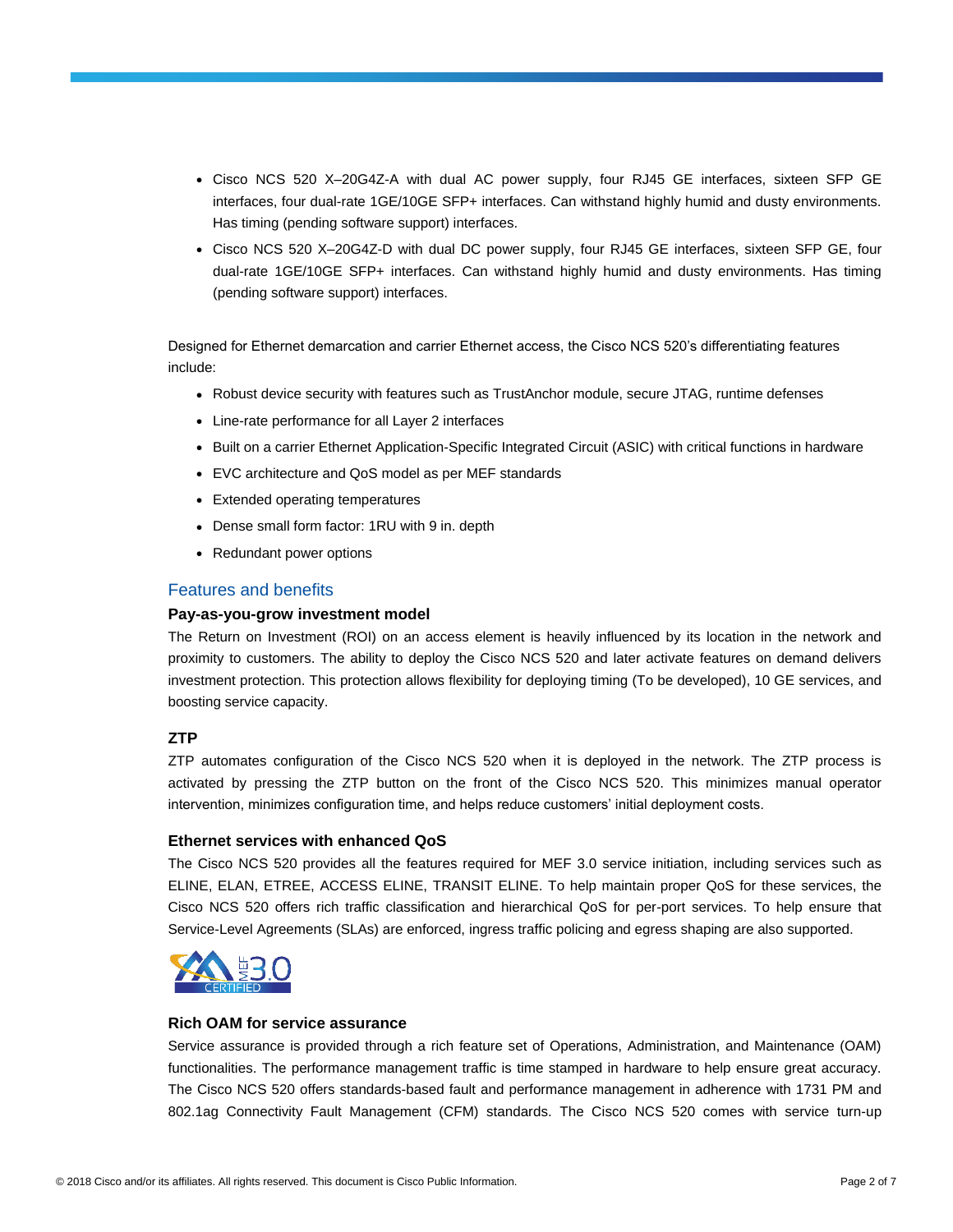capabilities (Y.1564) that include both generation and reflection of traffic. This feature contributes to significant reduction in OpEx and allows for troubleshooting without expensive service calls.

#### **Software**

The Cisco NCS 520 runs on Cisco IOS® XE Polaris Software, which is a modular operating system. Cisco IOS XE Software is designed to provide modular packaging, feature velocity, and powerful resiliency. For more information about the supported features and software capabilities, see the Cisco IOS XE Software data sheet.

#### Product specifications

Tables 1 through 4 list the product, power, environmental, safety and compliance specifications for the Cisco NCS 520

| <b>Description</b>                            | Cisco NCS 520 Series - 8 Port                                                                                                                                      | Cisco NCS 520 Series - 24 Port                                                                                                                  |
|-----------------------------------------------|--------------------------------------------------------------------------------------------------------------------------------------------------------------------|-------------------------------------------------------------------------------------------------------------------------------------------------|
| <b>Physical specifications</b>                | Height: 1.75 in., 1 RU<br>Width: 12.2 in.<br>Depth: 9 in.<br>Weight:<br>$\bullet$ 6.33 lb. (2.87 kg) for DC Variant<br>$\bullet$ 6.22 lb. (2.82 kg) for AC Variant | Height: 1.75 in., 1 RU<br>Width: 17.5 in.<br>Depth: 9 in.<br>Weight:<br>• 8.16 lb. (3.7 kg) for DC Variant<br>• 8.38 lb (3.8 kg) for AC Variant |
| <b>Rack mounts</b>                            | ETSI rack mount kit<br>19 in. rack mount kit<br>23 in. rack mount kit                                                                                              | ETSI rack mount kit<br>19 in. rack mount kit<br>23 in. rack mount kit                                                                           |
| <b>Power supplies</b>                         | Single AC power supply Or Dual DC Power Supply                                                                                                                     | Dual AC Or Dual DC Power Supply                                                                                                                 |
| Chassis MTBF at 40°C operating<br>temperature | N520-4G4Z-A: 493,000 hours<br>N520-X-4G4Z-A: 454,000 hours<br>N520-X-4G4Z-D: 389,000 hours                                                                         | N520-20G4Z-A: 371,000 hours<br>N520-20G4Z-D: 346,000 hours<br>N520-X-20G4Z-A: 348,000 hours<br>N520-X-20G4Z-D: 326,000 hours                    |
| <b>Airflow</b>                                | Front-to-back airflow                                                                                                                                              | Front-to-back airflow                                                                                                                           |

| Table 1. | Cisco NCS 520 system specifications |  |
|----------|-------------------------------------|--|
|          |                                     |  |

#### **Table 2.** Power specifications

| <b>Description</b>                | <b>Cisco NCS 520 System</b>                                                                                                                                                        |
|-----------------------------------|------------------------------------------------------------------------------------------------------------------------------------------------------------------------------------|
| Power consumption                 | Maximum input power for NCS 520 (8 Port) is 70W. This is equivalent to 239 BTU per hr.<br>Maximum input power for NCS 520 (24 Port) is 110W. This is equivalent to 375 BTU per hr. |
| AC input voltage and<br>frequency | Voltage range: 85V AC to 264V AC, nominal 100V to 240V AC<br>Frequency range: 47 to 63 Hz, nominal 50 to 60 Hz                                                                     |
| DC input voltage                  | Voltage range: -19.2V DC to -72V DC, nominal -24V DC to -60V DC                                                                                                                    |

#### **Table 3.** Environmental specifications

| <b>Description</b>                    | <b>Cisco NCS 520</b>                                                                                                                                                                                |                                                                                                                                                                                         |                                                                                                                                                                                                     |                                                                                                                                                                                         |
|---------------------------------------|-----------------------------------------------------------------------------------------------------------------------------------------------------------------------------------------------------|-----------------------------------------------------------------------------------------------------------------------------------------------------------------------------------------|-----------------------------------------------------------------------------------------------------------------------------------------------------------------------------------------------------|-----------------------------------------------------------------------------------------------------------------------------------------------------------------------------------------|
| <b>Product ID</b>                     | N520-X-4G4Z-A/D [Industrial]                                                                                                                                                                        | N520-4G4Z-A [Commercial]                                                                                                                                                                | N520-X-20G4Z-A/D [Industrial]                                                                                                                                                                       | N520-20G4Z-A/D [Commercial]                                                                                                                                                             |
| Fans                                  | 3 Integrated Fans <sup>1</sup>                                                                                                                                                                      |                                                                                                                                                                                         | 5 Integrated Fans <sup>2</sup>                                                                                                                                                                      |                                                                                                                                                                                         |
| Operating<br>Environment <sup>2</sup> | $-40$ to $70^{\circ}$ C, up to 1,000 feet<br>(300m)<br>$-40$ to 65 $\degree$ C, up to 6,000 feet<br>(1800m)<br>$-40$ to 55 $\degree$ C, up to 13,000 feet<br>(4000m)<br>GR3108 Class-2 <sup>4</sup> | 0 to $55^{\circ}$ C, up to 1,000 feet<br>(300m)<br>0 to $50^{\circ}$ C, up to 6,000 feet<br>(1800m)<br>0 to $40^{\circ}$ C, up to 13,000 feet<br>(4000m)<br>GR3108 Class-1 <sup>4</sup> | $-40$ to $70^{\circ}$ C, up to 1,000 feet<br>(300m)<br>$-40$ to 65 $\degree$ C, up to 6,000 feet<br>(1800m)<br>$-40$ to $55^{\circ}$ C, up to 13,000 feet<br>(4000m)<br>GR3108 Class-2 <sup>4</sup> | 0 to $55^{\circ}$ C, up to 1,000 feet<br>(300m)<br>0 to $50^{\circ}$ C, up to 6,000 feet<br>(1800m)<br>0 to $40^{\circ}$ C, up to 13,000 feet<br>(4000m)<br>GR3108 Class-1 <sup>4</sup> |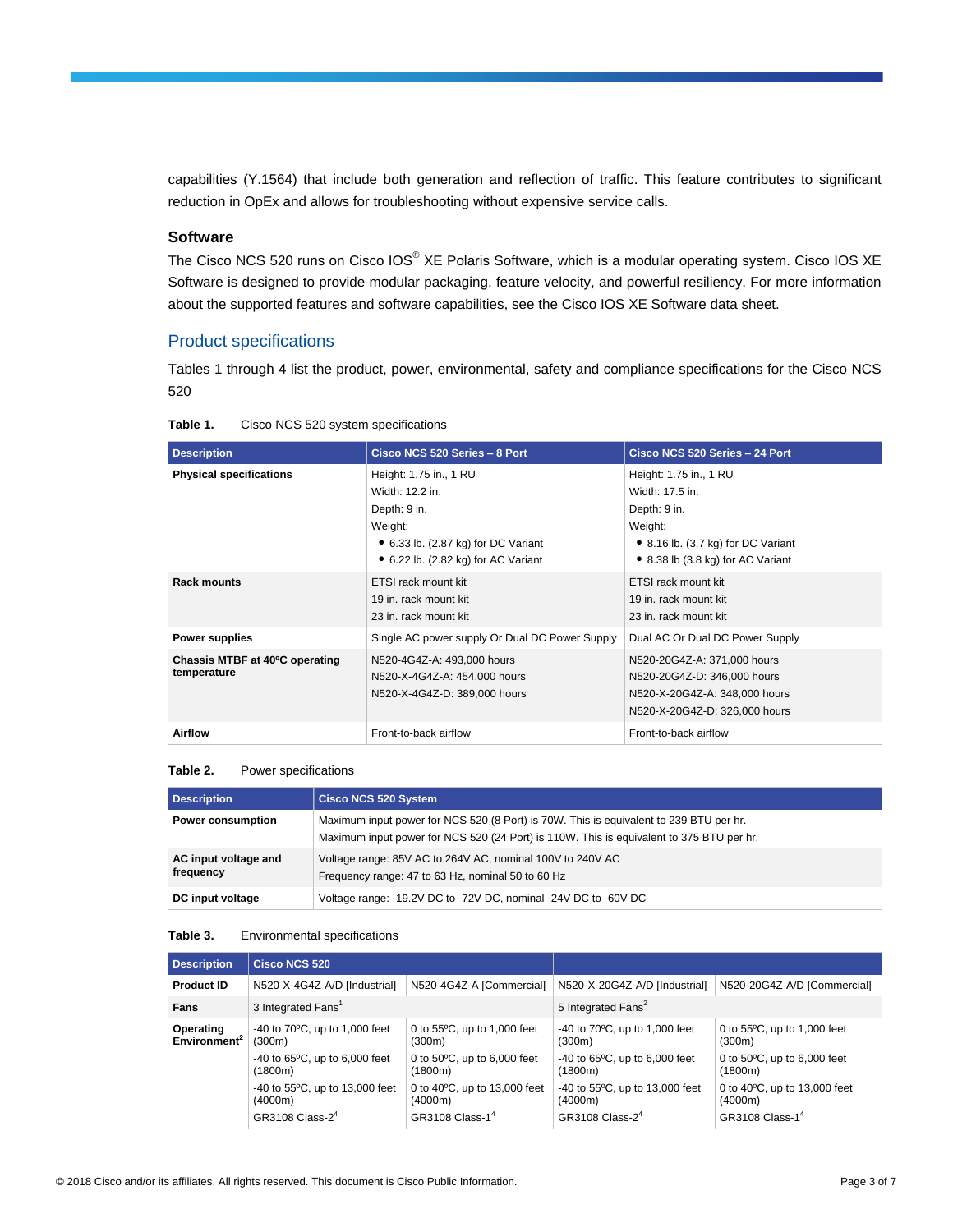| Relative                             | 5 to 95 percent, noncondensing                                                                                                                                                                                                                                                                                                                          |                                         |                                         |                                         |
|--------------------------------------|---------------------------------------------------------------------------------------------------------------------------------------------------------------------------------------------------------------------------------------------------------------------------------------------------------------------------------------------------------|-----------------------------------------|-----------------------------------------|-----------------------------------------|
| humidity<br><b>Noise</b>             | 48 dBA at 30°C (ETSI Desktop Mount - ETSI EN 300 753<br>$V1.2.1 (2009-03)$                                                                                                                                                                                                                                                                              |                                         | 57 dBA at 30°C                          |                                         |
|                                      | 77 dBA at highest system<br>performance                                                                                                                                                                                                                                                                                                                 | 74 dBA at highest system<br>performance | 79 dBA at highest system<br>performance | 77 dBA at highest system<br>performance |
| <b>Outside Plant</b>                 | For an outside plant installation, it is required that the system be protected against airborne contaminants, dust, moisture, insects,<br>pests, corrosive gases, polluted air, or other reactive elements present in the outside air. To achieve this level of protection, it is<br>recommended that the unit be installed in a fully sealed enclosure |                                         |                                         |                                         |
| <b>Storage</b><br><b>Environment</b> | Temperature: -40 to 70°C Altitude: 15,000 feet (4570m)                                                                                                                                                                                                                                                                                                  |                                         |                                         |                                         |
| <b>Seismic</b>                       | Zone 4                                                                                                                                                                                                                                                                                                                                                  |                                         |                                         |                                         |
| <b>Hazardous</b><br>substances       | Reduction of Hazardous Substances (ROHS) 6                                                                                                                                                                                                                                                                                                              |                                         |                                         |                                         |

1 -Fans operate in a 2+1 redundant configuration where the system will continue to function with only 2 operational fans, which will run at full speed

<sup>2</sup>-Fans operate in a 4+1 redundant configuration where the system will continue to function with 4 operational fans, which will run at full speed

 $3$  -During Fan Fail, the system will comply with respective class of GR3108 specifications

<sup>4</sup> -Temperature & Humidity of GR3108 Classes

#### **Table 4.** Safety and compliance

| <b>Type</b>                     | <b>Standards</b>                                                                                                                                                                                                                                                                                                                                                                                                            |
|---------------------------------|-----------------------------------------------------------------------------------------------------------------------------------------------------------------------------------------------------------------------------------------------------------------------------------------------------------------------------------------------------------------------------------------------------------------------------|
| <b>Safety</b>                   | $\bullet$ UL 60950-1, 2 <sup>nd</sup> edition<br>• CAN/CSA C22.2 No. 60950-1-07 2 <sup>nd</sup> edition<br>$\bullet$ IEC 60950-1, 2 <sup>nd</sup> edition<br>$\bullet$ EN 60950-1, 2 <sup>nd</sup> edition<br>● AS/NZS 60950.1:2003                                                                                                                                                                                         |
| <b>Emissions &amp; Immunity</b> | • FCC CFR47 Part 15<br>• KN 32: 2015<br>• EN 55032:2012/ AC:2013<br>• EN 55032:2015<br>• CISPR 32 Edition 2<br>● EN61000-3-2: 2014<br>• EN61000-3-3: 2013<br>• EN 300 386 V1.6.1<br>• ICES-003 Issue 6: 2016<br>$\bullet$ V-2/2015.04<br>• $V-3/2015.04$<br>• TCVN 7189: 2009<br>• CNS13438: 2006<br>• CISPR24: 2010 + A1: 2015<br>• EN55024: 2010 + A1: 2015<br>• KN35: 2015<br>• TCVN 7317: 2003<br>• EN 61000-6-1 : 2007 |
| <b>NEBS</b>                     | • GR-63-CORE<br>• GR-1089-CORE<br>• SR-3580 NEBS Level 3<br>$•$ GR-3108                                                                                                                                                                                                                                                                                                                                                     |
| <b>ETSI</b>                     | • ETS/EN 300 019 - Storage: Class 1.2, Transportation: Class 2.3, In-Use/Operational: Class 3.2<br>• ETS/EN 300 753                                                                                                                                                                                                                                                                                                         |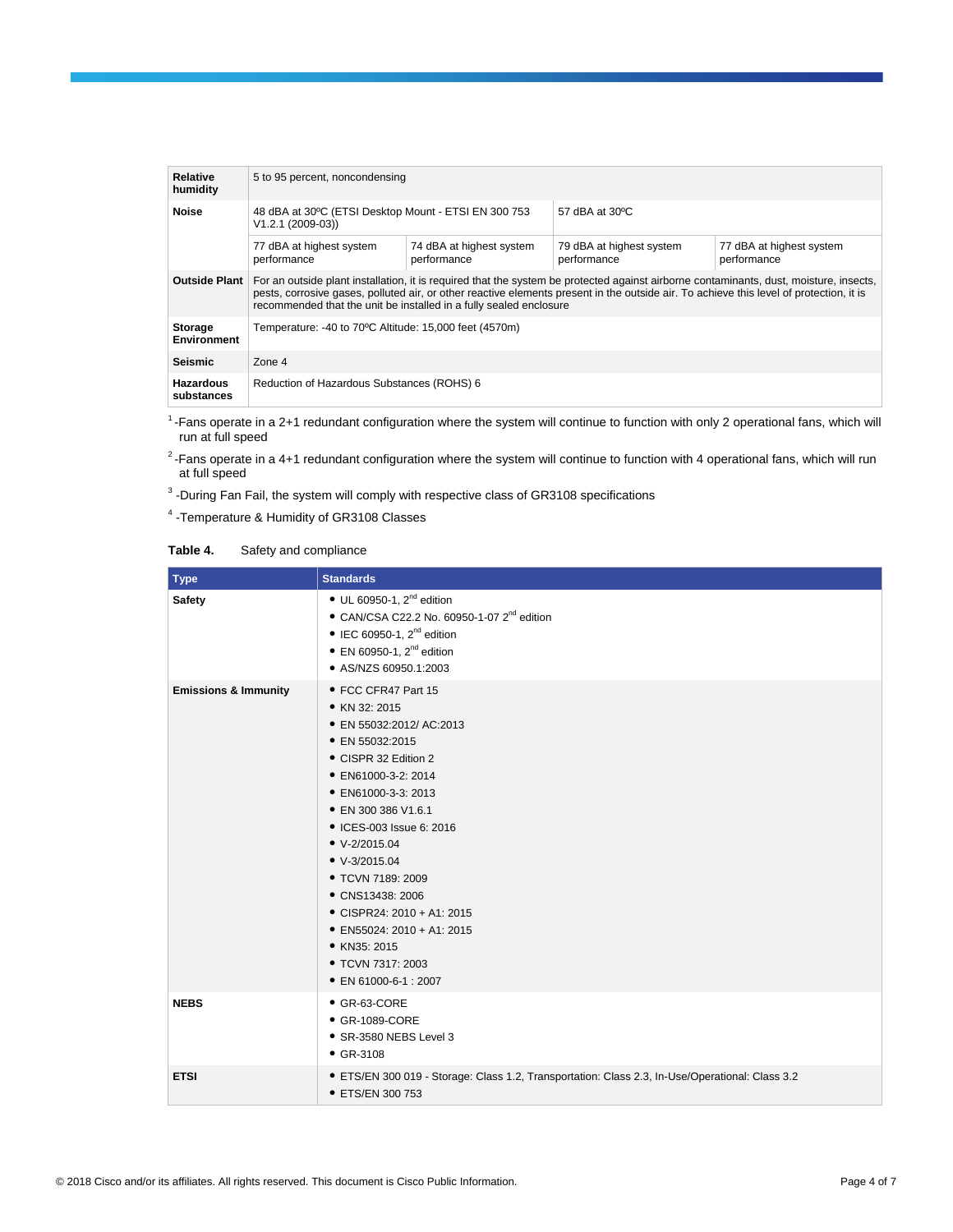### Ordering information

Table 5 provides ordering information.

#### **Table 5.** Ordering information

| <b>Part Number</b>         | <b>Description</b>                                              |
|----------------------------|-----------------------------------------------------------------|
| <b>NCS 520 System</b>      |                                                                 |
| N520-4G4Z-A                | Cisco NCS 520 - 4xGE + 4x10GE, Commercial Temp, AC power supply |
| N520-X-4G4Z-A              | Cisco NCS 520 - 4xGE + 4x10GE, Industrial Temp, AC power        |
| N520-X-4G4Z-D              | Cisco NCS 520 - 4xGE + 4x10GE, Industrial Temp, DC power        |
| N520-20G4Z-A               | Cisco NCS 520 - 20xGE + 4x10GE, Commercial Temp, AC power       |
| N520-20G4Z-D               | Cisco NCS 520 - 20xGE + 4x10GE, Commercial Temp, DC power       |
| N520-X-20G4Z-A             | Cisco NCS 520 - 20xGE + 4x10GE, Industrial Temp, AC power       |
| N520-X-20G4Z-D             | Cisco NCS 520 - 20xGE + 4x10GE, Industrial, Temp, DC power      |
| <b>NCS 520 Licenses</b>    |                                                                 |
| <b>N520-S-M</b>            | Metro Access License (base software)                            |
| N520-1G-8                  | Cisco NCS 520 Series 8 Ports GE Upgrade License                 |
| N520-10G-2                 | Cisco NCS 520 Series 2-Port 10G Upgrade License                 |
| <b>NCS 520 Accessories</b> |                                                                 |
| N520-CBL-BRKT              | NCS 520 Cable Bracket                                           |
| N520-RCKMT-19-D2A          | NCS 520 19 Rackmount for 8 Port AC                              |
| N520-RCKMT-19-D2D          | NCS 520 19 Rackmount for 8 Port DC                              |
| N520-RCKMT-23-D2A          | NCS 520 23 Rackmount for 8 Port AC                              |
| N520-RCKMT-23-D2D          | NCS 520 23 Rackmount for 8 Port DC                              |
| N520-RMT-ETSI-D2A          | NCS 520 ETSI Rackmount for 8 Port, AC                           |
| N520-RMT-ETSI-D2D          | NCS 520 ETSI Rackmount for 8 Port, DC                           |
| N520-RCKMT-19-D3A          | NCS 520 19" Rackmount for 24 Port, AC                           |
| N520-RCKMT-19-D3D          | NCS 520 19" Rackmount for 24 Port, DC                           |
| N520-RCKMT-23-D3A          | NCS 520 23" Rackmount for 24 Port, AC                           |
| <b>N520-RCKMT-23-D3D</b>   | NCS 520 23" Rackmount for 24 Port, DC                           |
| N520-RMT-ETSI-D3A          | NCS 520 ETSI Rackmount for 24 Port, AC                          |
| N520-RMT-ETSI-D3D          | NCS 520 ETSI Rackmount for 24 Port, DC                          |
| N520-WALLMT                | NCS 520 Wall Mount                                              |
| N520-CONS-KIT-S            | NCS 520 Series Serial Console Cabling Kit                       |
| <b>NCS 520 Optics</b>      |                                                                 |
| GLC-FE-100FX               | 100BASE-FX SFP for FE port                                      |
| GLC-FE-100FX-RGD           | 100Base-FX Multi ModeRugged SFP                                 |
| GLC-FE-100EX               | 100BASE-EX SFP (40km)                                           |
| GLC-FE-100ZX               | 100BASE-ZX SFP (80km)                                           |
| GLC-FE-100LX               | 100BASE-LX SFP for FE port                                      |
| GLC-FE-100LX-RGD           | 100Mbps Single Mode Rugged SFP                                  |
| GLC-FE-100BX-U             | 100BASE-BX10-U SFP                                              |
| GLC-FE-100BX-D             | 100BASE-BX10-D SFP                                              |
| <b>GLC-LH-SMD</b>          | 1000BASE-LX/LH SFP transceiver module, MMF/SMF, 1310nm, DOM     |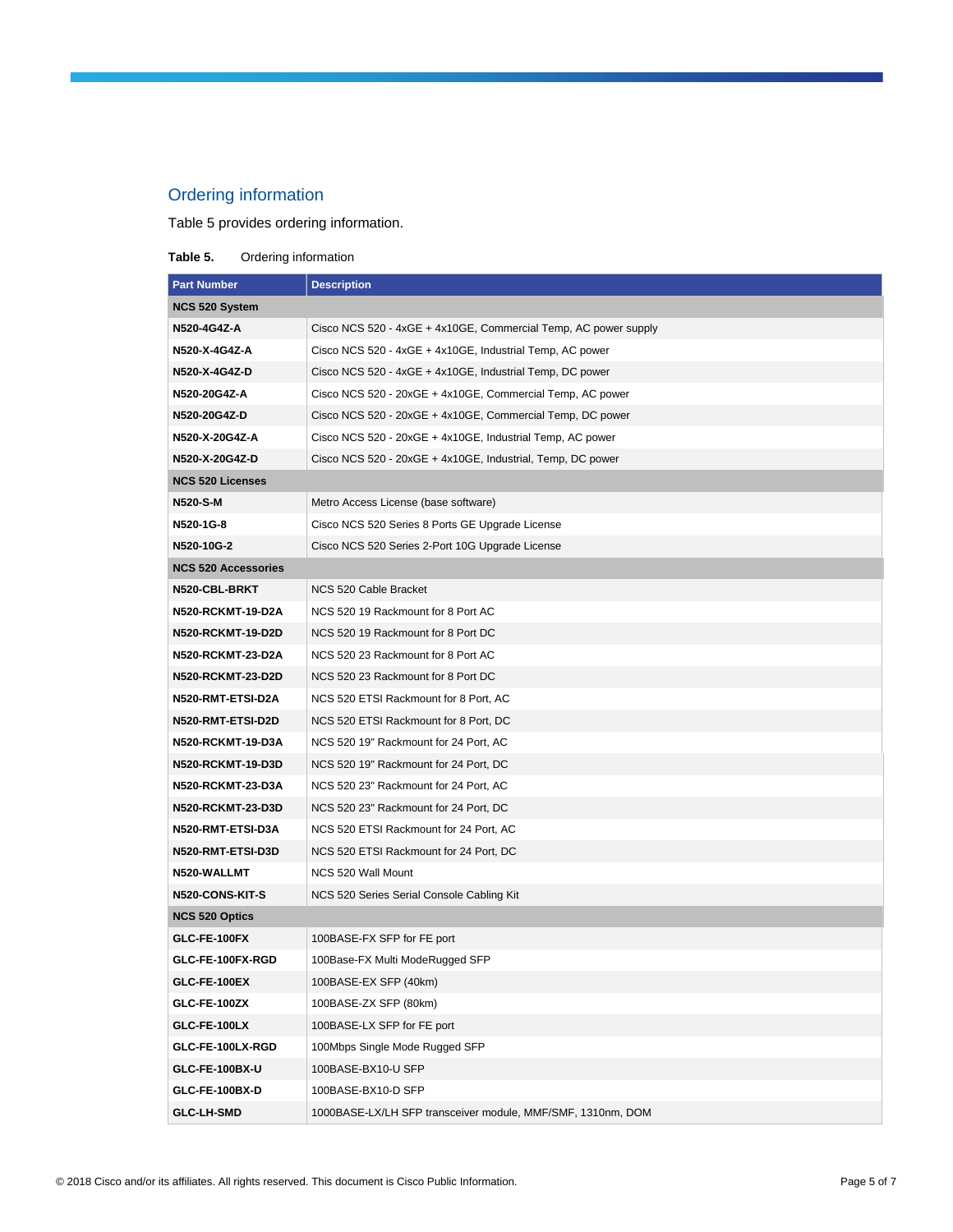| <b>GLC-SX-MM</b>        | 1000BASE-SX SFP transceiver module                           |
|-------------------------|--------------------------------------------------------------|
| <b>GLC-SX-MMD</b>       | 1000BASE-SX SFP transceiver module, MMF, 850nm, DOM          |
| <b>GLC-SX-MM-RGD</b>    | 1000Mbps Multi-Mode Rugged SFP                               |
| <b>GLC-EX-SMD</b>       | 1000BASE-EX SFP transceiver module, SMF, 1310nm, DOM         |
| <b>GLC-ZX-SMD</b>       | 1000BASE-ZX SFP transceiver module, SMF, 1550nm, DOM         |
| GLC-ZX-SM-RGD           | 1000BASE-ZX Single Mode RuggedSFP                            |
| GLC-BX-U                | 1000BASE-BX SFP, 1310NM                                      |
| GLC-BX-D                | 1000BASE-BX SFP, 1490NM                                      |
| <b>GLC-TE</b>           | 1000BASE-T SFP transceiver module for Category 5 copper wire |
| SFP-10G-SR              | 10GBASE-SR SFP Module                                        |
| SFP-10G-LR              | 10GBASE-LR SFP Module                                        |
| SFP-10G-LR-S            | 10GBASE-LR SFP Module                                        |
| SFP-10G-ER              | 10GBASE-ER SFP Module                                        |
| SFP-10G-ZR              | Cisco 10GBASE-ZR SFP10G Module for SMF                       |
| SFP-10G-SR-X            | 10GBASE-SR SFP Module for Extended Temp range                |
| SFP-10G-LR-X            | 10GBASE-LR SFP Module for Extended Temp range                |
| SFP-10G-LRM             | 10GBASE-LRM SFP Module                                       |
| SFP-H10GB-CU1M          | 10GBASE-CU SFP+ Cable 1 Meter                                |
| SFP-H10GB-CU3M          | 10GBASE-CU SFP+ Cable 3 Meter                                |
| SFP-H10GB-CU5M          | 10GBASE-CU SFP+ Cable 5 Meter                                |
| <b>CWDM-SFP10G-1570</b> | CWDM 1570 nm SFP+ 10 Gigabit Ethernet Transceiver Module     |
| DWDM-SFP10G-38.19=      | 10GBASE-DWDM 1538.19 nm SFP10G (100-GHz ITU grid)            |

#### Warranty information

Warranty information is available on Cisco.com at the [Product Warranties](https://www.cisco.com/en/US/products/prod_warranties_listing.html) page.

#### Service and support

Cisco offers a wide range of services programs to help accelerate customer success. These innovative services programs are delivered through a unique combination of people, processes, tools, and partners, promoting high levels of customer satisfaction. Cisco Services help you protect your network investment, optimize network operations, and prepare your network for new applications to extend network intelligence and the power of your business. For more information about Cisco Services, refer to Cisco Technical Support Services or Cisco Advanced Services.

Cisco is committed to reducing your total cost of ownership. Cisco offers a portfolio of technical support services to help ensure that Cisco products operate efficiently, remain highly available, and benefit from the most up-to-date system software. The services and support programs described in Table 6 are available as part of the Cisco Carrier Ethernet Switching Service and Support solution and are available directly from Cisco and through resellers.

#### **Table 6.** Service and support

| <b>Advanced services</b>                                                                                                                  | <b>Features</b>                                                                                         | <b>Benefits</b>                                                                    |
|-------------------------------------------------------------------------------------------------------------------------------------------|---------------------------------------------------------------------------------------------------------|------------------------------------------------------------------------------------|
| <b>Cisco Total Implementation Solutions (TIS),</b><br>available directly from Cisco<br>Cisco Packaged TIS, available through<br>resellers | • Project management<br>• Site survey, configuration, and deployment<br>Installation, text, and cutover | • Supplement existing staff<br>• Help ensure functions meet needs<br>Mitigate risk |